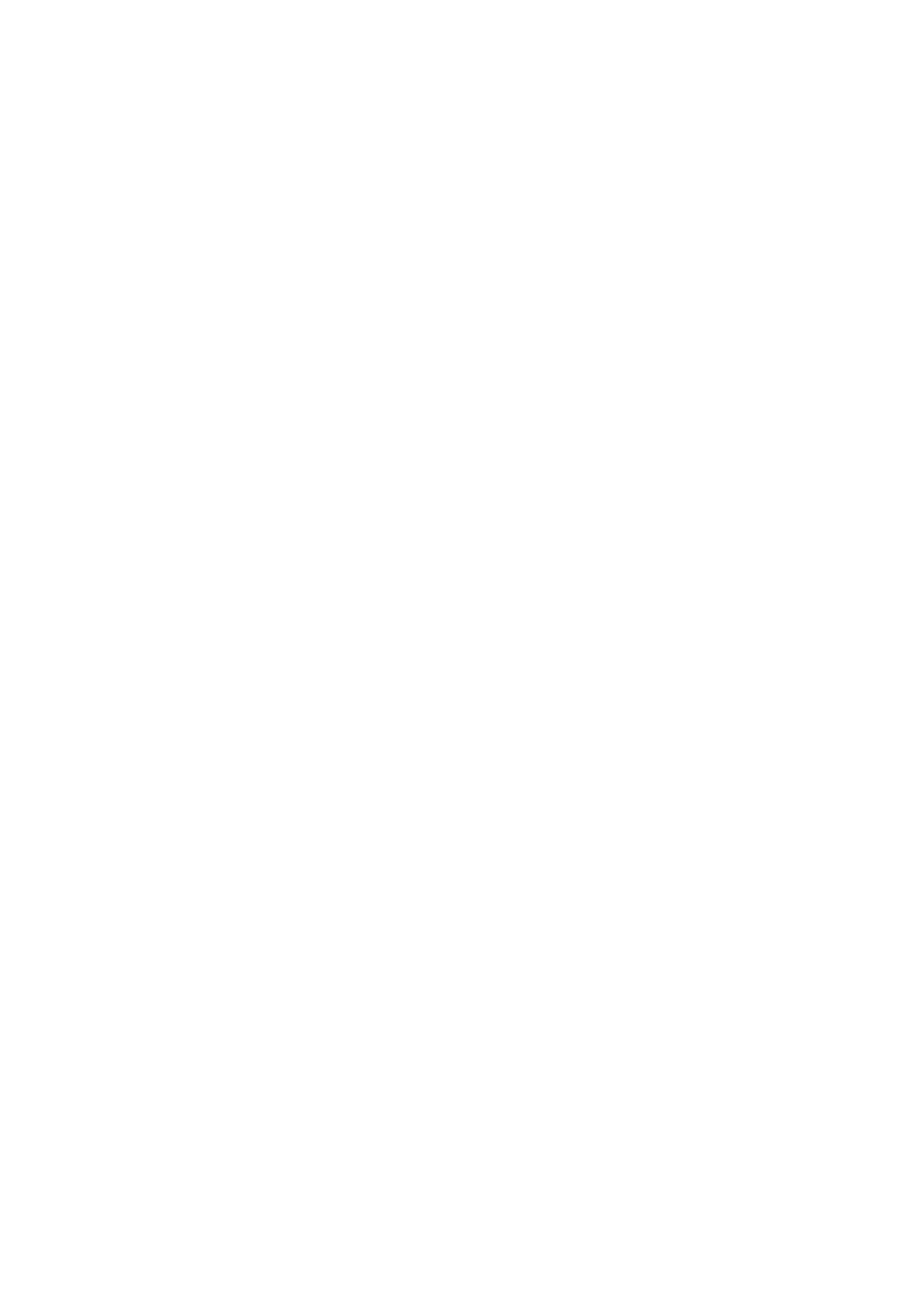# **DIMETHYL SULPHATE**

# CAS No: 77-78-1

# EINECS No: 201-058-1

# **SUMMARY RISK ASSESSMENT REPORT**

 *2002* 

The Netherlands

Rapporteur for the risk evaluation dimethyl sulphate is the Ministry of Housing, Spatial Planning and the Environment (VROM) in consultation with the Ministry of Social Affairs and Employment (SZW) and the Ministry of Public Health, Welfare and Sport (VWS). Responsible for the risk evaluation and subsequently for the contents of this report, is the rapporteur.

The scientific work on this report has been prepared by the Netherlands Organisation for Applied Scientific Research (TNO) and the National Institute of Public Health and the Environment (RIVM), by order of the rapporteur.

Contact point: Chemical Substances Bureau P.O. Box 1 3720 BA Bilthoven The Netherlands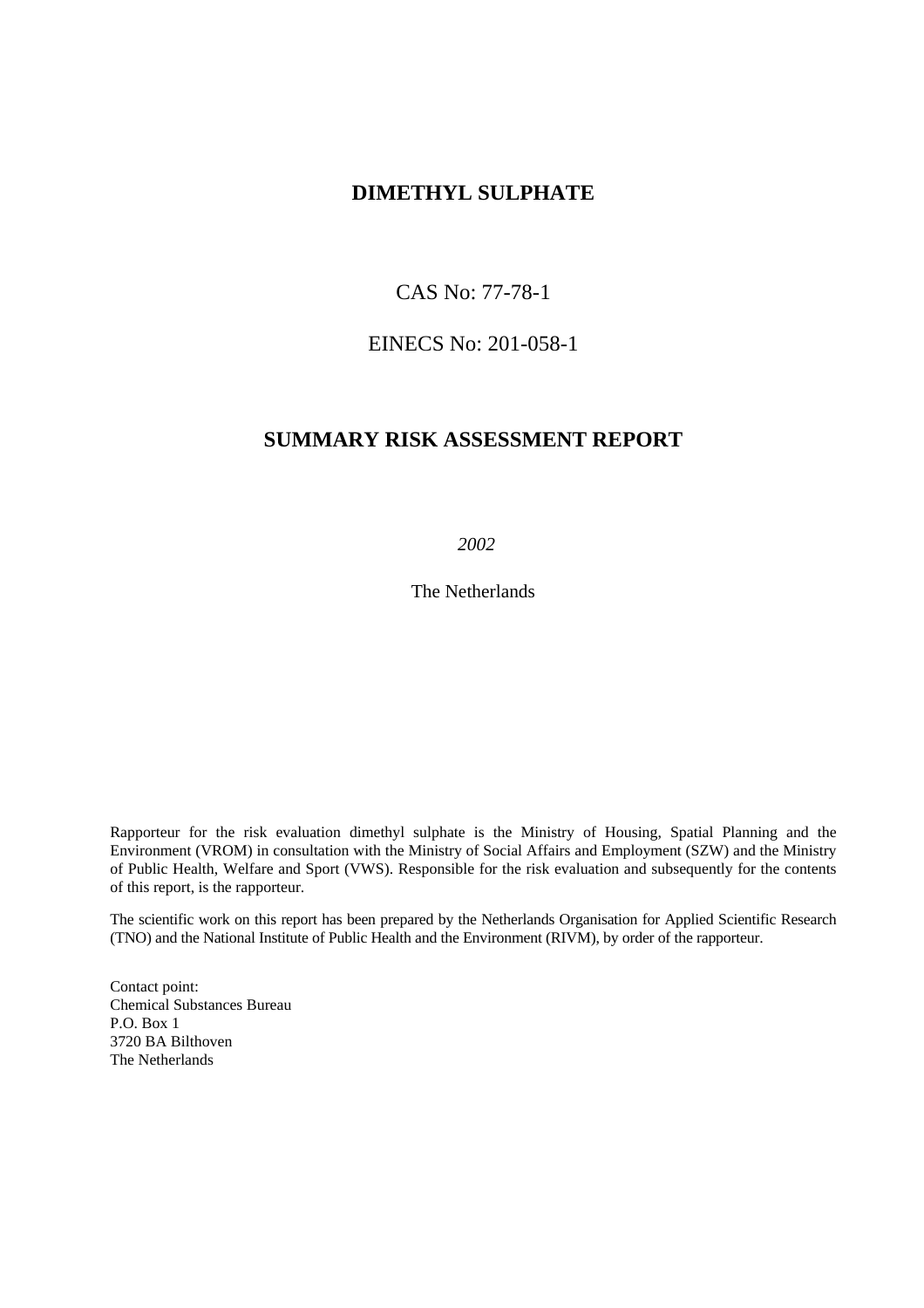**Date of Last Literature Search : 1994<br>
Review of report by MS Technical Experts finalised: September 1998<br>
Final report: 2002 Review of report by MS Technical Experts finalised: Final report:** 

**© European Communities, 2002**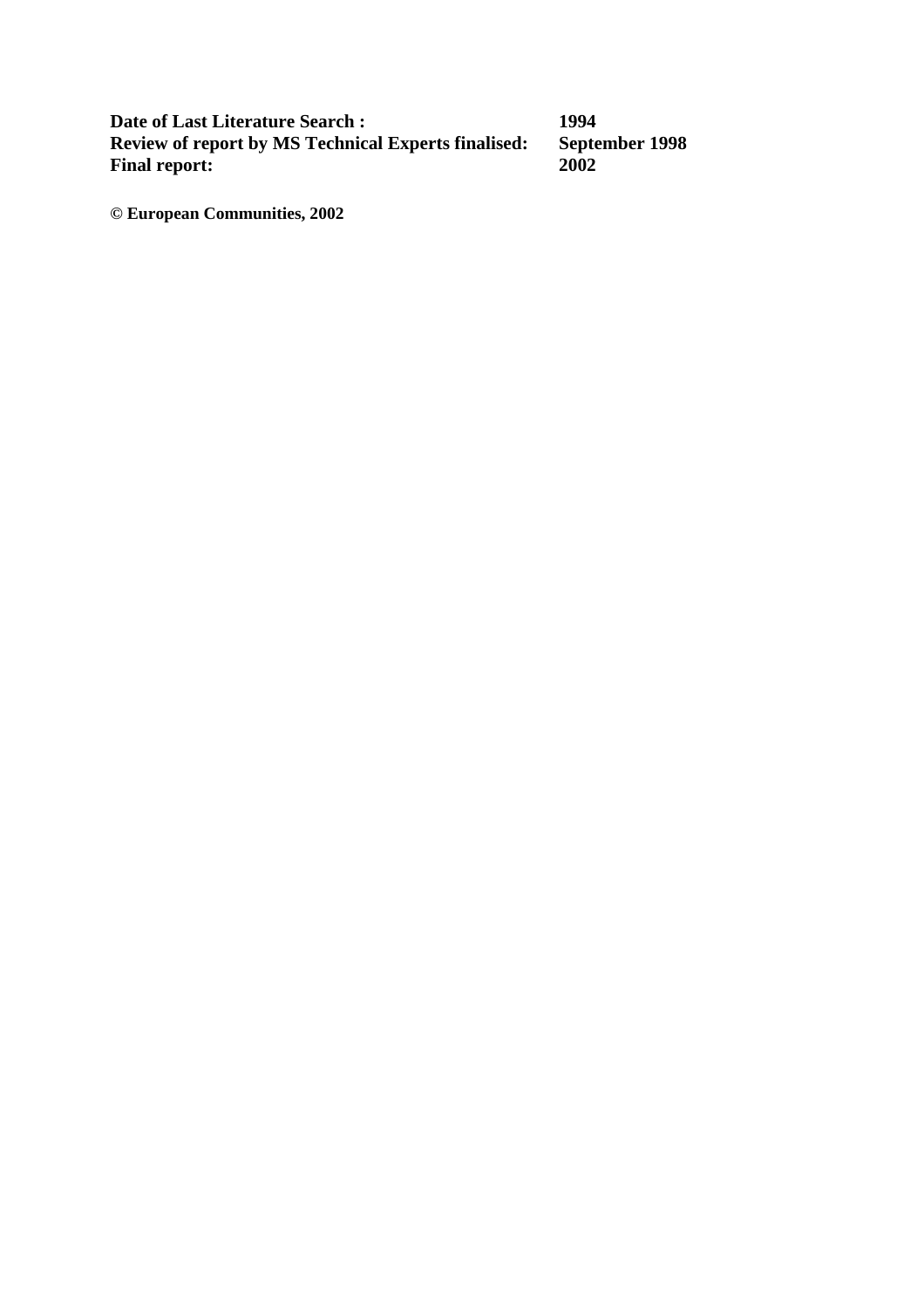# **PREFACE**

This report provides a summary, with conclusions, of the risk assessment report of the substance dimethyl sulphate that has been prepared by the Netherlands in the context of Council Regulation (EEC) No. 793/93 on the evaluation and control of existing substances. For detailed information on the risk assessment principles and procedures followed, the underlying data and the literature references the reader is referred to the original risk assessment report that can be obtained from the European Chemicals Bureau<sup>1</sup>. The present summary report should preferably not be used for citation purposes.

<span id="page-4-0"></span> $\frac{1}{1}$  $1$  European Chemicals Bureau – Existing Chemicals – http://ecb.jrc.it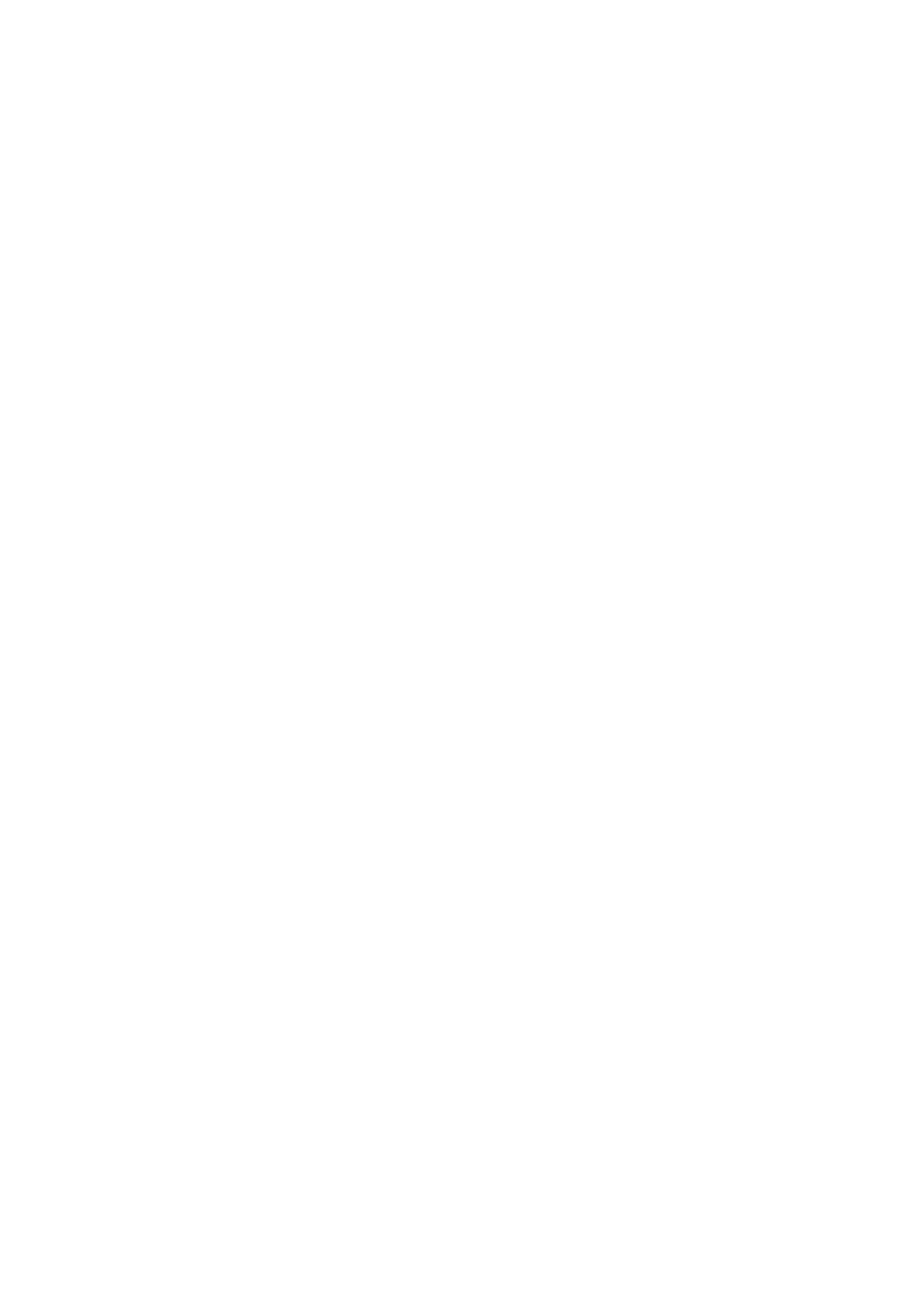# **CONTENTS**

|   |     |                                                                      | 3              |
|---|-----|----------------------------------------------------------------------|----------------|
|   |     |                                                                      | 3              |
|   |     |                                                                      | 3              |
|   |     |                                                                      | 3              |
|   |     |                                                                      | $\overline{4}$ |
| 2 |     |                                                                      | 6              |
| 3 |     | $ENVIRONMENT$                                                        | $\overline{7}$ |
|   |     |                                                                      | $\overline{7}$ |
|   |     |                                                                      | $\overline{7}$ |
|   |     |                                                                      | $\overline{7}$ |
|   |     |                                                                      | 8              |
|   | 3.2 | EFFECTS ASSESSMENT: HAZARD IDENTIFICATION AND DOSE (CONCENTRATION) - | 8<br>8         |
| 4 |     |                                                                      | 9              |
|   |     |                                                                      | 9              |
|   |     |                                                                      | 9              |
|   |     |                                                                      | 9              |
|   |     |                                                                      | 9              |
|   |     |                                                                      | 10             |
|   |     |                                                                      | 10             |
|   |     |                                                                      | 11             |
|   |     |                                                                      | 11             |
|   |     |                                                                      | 12             |
|   |     |                                                                      | 12             |
|   |     |                                                                      |                |
| 5 |     |                                                                      | 13             |
|   | 5.1 |                                                                      | 13             |
|   | 5.2 |                                                                      | 13             |

# **TABLES**

|  | 4 |
|--|---|
|  |   |
|  |   |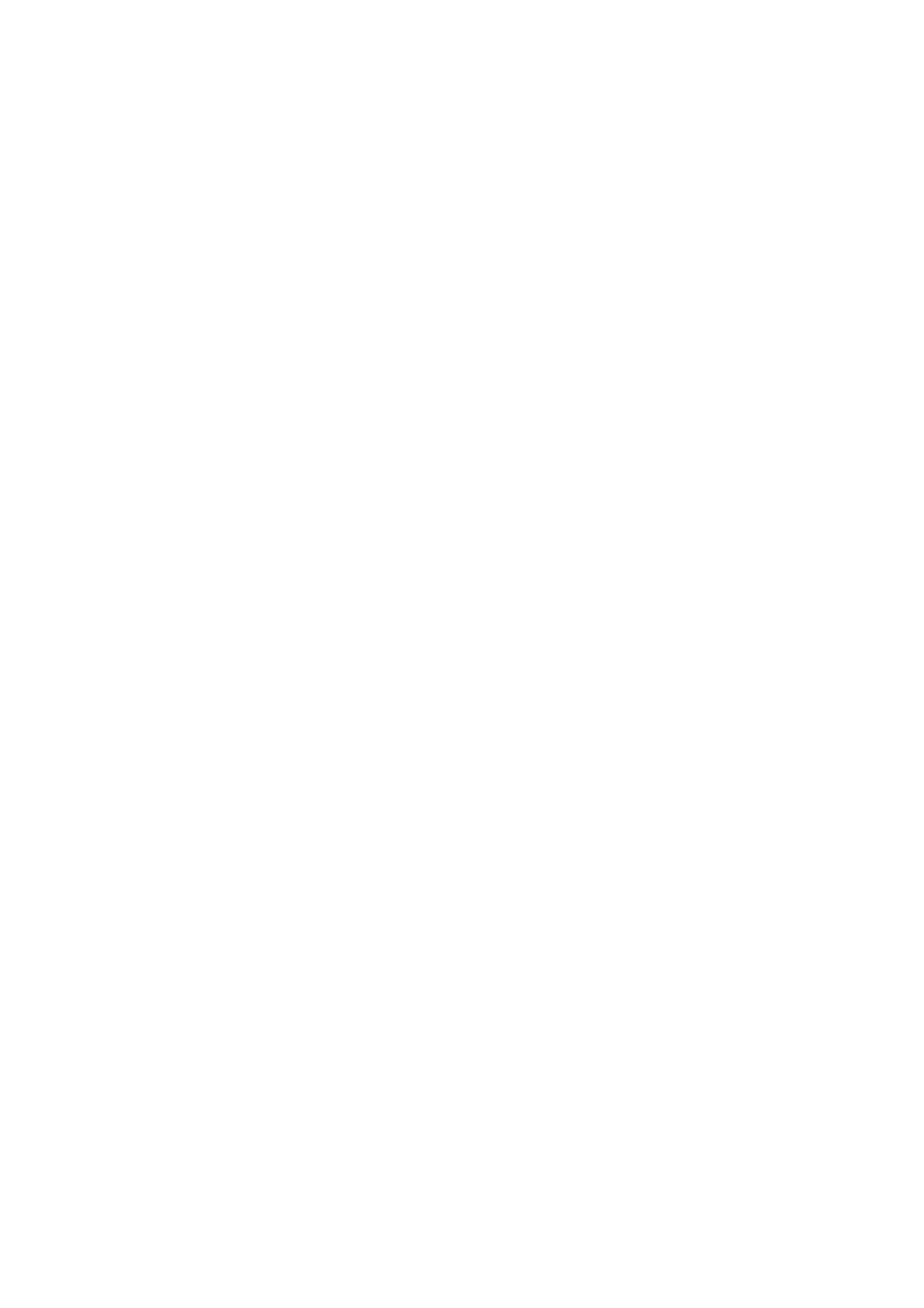# <span id="page-8-0"></span>**1 GENERAL SUBSTANCE INFORMATION**

# **1.1 IDENTIFICATION OF THE SUBSTANCE**

| CAS No.:<br><b>EINECS No.:</b><br><b>IUPAC</b> name:<br>Synonyms:<br>Molecular formula: | 77-78-1<br>201-058-1<br>dimethyl sulphate<br>DMS; methylsulphate; sulphuric acid dimethyl ester;<br>dimethyl monosulphate<br>$C_2H_6O_4S$ |
|-----------------------------------------------------------------------------------------|-------------------------------------------------------------------------------------------------------------------------------------------|
| Structural formula:                                                                     | $H_3CO \longrightarrow S \longrightarrow OCH_3$                                                                                           |

Molecular weight: 126.13

# **1.2 PURITY/IMPURITIES, ADDITIVES**

| Purity:    | $>99\%$ w/w                                                                   |
|------------|-------------------------------------------------------------------------------|
| Impurity:  | ≤0.1% w/w methanol (CAS-No. 67-56-1)                                          |
|            | $\langle 0.5\% \text{ w/w} \rangle$ sulphuric acid (CAS-No 7664-93-9)         |
|            | $\langle 0.5\% \text{ w/w} \rangle$ methyl hydrogen sulphate (CAS-No 75-93-4) |
|            | $\langle 0.5\% \text{ w/w} \rangle$ dimethyl ether (CAS-No 115-10-6)          |
| Additives: | None                                                                          |

# **1.3 PHYSICO-CHEMICAL PROPERTIES**

In **Table 1.1** a list of physico-chemical properties is provided.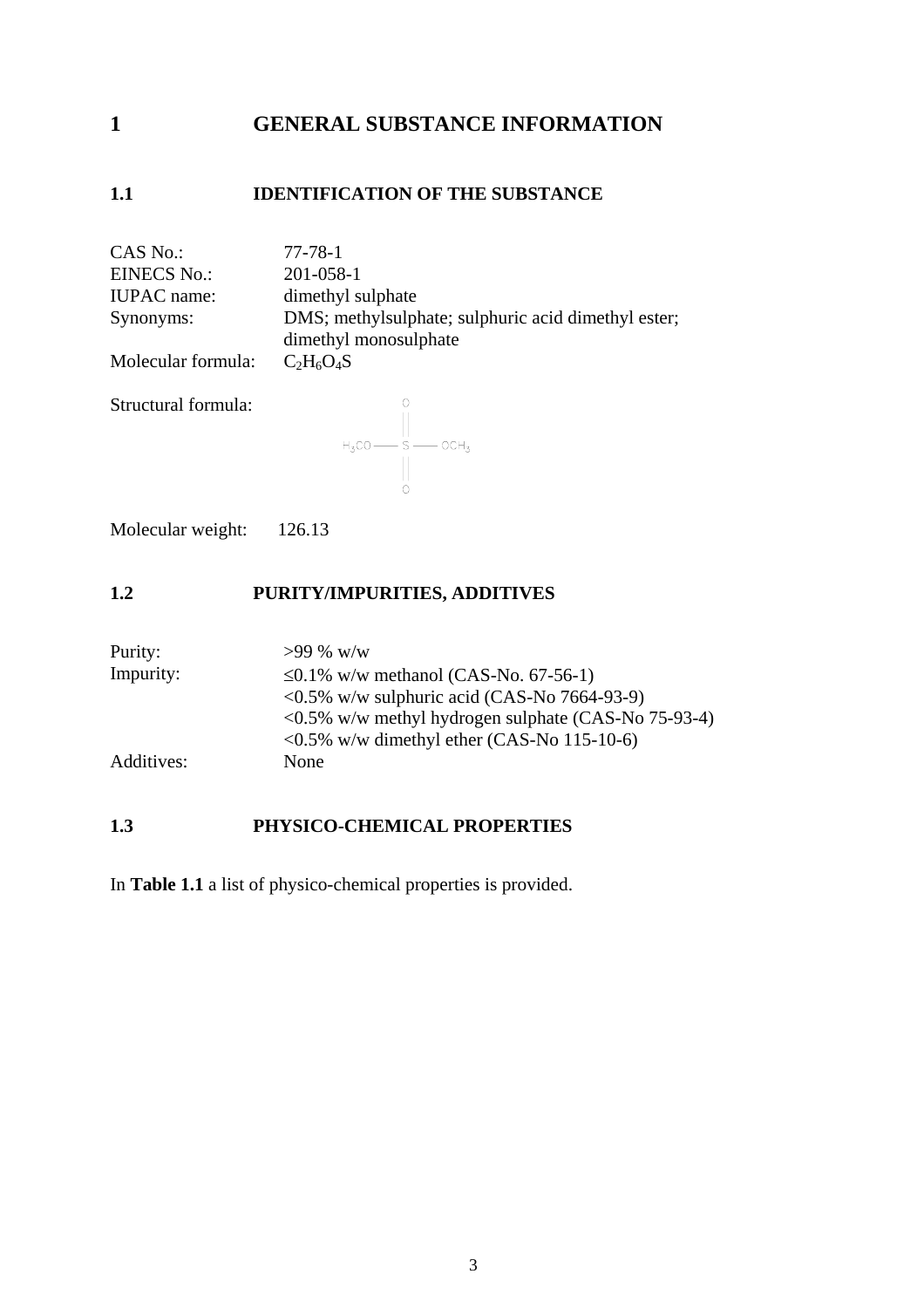| Property                      | Result                           | Comment      |
|-------------------------------|----------------------------------|--------------|
| Physical state:               | liquid                           | $\star$      |
| Melting point:                | $-32^{\circ}$ C                  | $\star$      |
| Boiling point:                | 188 <sup>o</sup> C               | $\star$      |
| Relative density:             | 1.33 at 20°C                     | $\star$      |
| Vapour pressure:              | 65 Pa at 20 °C                   | ***          |
| Surface tension:              | 40.1 mN/cm at $18^{\circ}$ C     | $**$         |
| Water solubility:             | 28 g/l at 20°C                   | $**$         |
| Partition coefficient         | $0.16$ (calc.)                   | $\star\star$ |
| Flammability:                 | not flammable                    | ****         |
| Flash point:                  | 83 °C                            | $**$         |
| Autoflammibility temperature: | 450 °C                           | $**$         |
| Explosive properties:         | not explosive                    | ****         |
| Oxidising properties:         | not oxidising                    | ****         |
| Conversion factors (at 20 C)  | 1 ppm = $5.24$ mg/m <sup>3</sup> | calculated   |

<span id="page-9-0"></span>

|  | Table 1.1 Physico-chemical properties |  |
|--|---------------------------------------|--|
|--|---------------------------------------|--|

\*More than one apparently independent source. No methods are specified

\*\*Result of most reliable test. Other apparently independent sources provide similar results.

\*\*\*Different values are found in literature. The value presented in the table is considered as most appropriate

\*\*\*\*Property based on theoretical, structural considerations

All relevant physicochemical data were provided. None of the data is based on reports, however the data are considered as sufficiently reliable to fulfil the Annex VIIA requirements.

#### **1.4 CLASSIFICATION**

Classification and labelling according to the  $26<sup>th</sup>$  $26<sup>th</sup>$  ATP of Directive 67/548/EEC<sup>2</sup>:

| Classification: | Carc. Cat. 2; R45<br>Muta. Cat. 3; R68 <sup>3</sup> | May cause cancer.<br>Possible risk of irreversible effects. |
|-----------------|-----------------------------------------------------|-------------------------------------------------------------|
|                 | $T_{+}$ ; R26                                       | Very toxic by inhalation.                                   |
|                 | $T$ ; R25                                           | Toxic if swallowed.                                         |
|                 | $C$ ; R34                                           | Causes burns.                                               |
|                 | R43                                                 | May cause sensitisation by skin contact.                    |
| Labelling:      | $T+ R: 45-25-26-34-43$                              | $S: 53-45$                                                  |

Most of these methods are not specified

<span id="page-9-1"></span><sup>&</sup>lt;sup>2</sup> The classification of the substance is established by Commission Directive 2001/32/EC of 19 May 2000 adapting to technical progress for the  $26<sup>th</sup>$  time Council Directive 67/548 on the approximation of the laws, regulations and administrative provisions relating to the classification, packaging and labelling of dangerous substances (OJ L 136, 8.6.2000, p.1).

<span id="page-9-2"></span><sup>&</sup>lt;sup>3</sup> The entries were amended by replacing 'Muta.Cat. 3; R40' to 'Muta. Cat. R68' according to the Commission Directive 2001/59/EC of 6 August 2001 adapting to the technical progress for the 28<sup>th</sup> time Council Directive 67/548/EEC on the approximation of the laws, regulations and administrative provisions relating to the classification, packaging and labelling of dangerous substances (OJ L 225, 21.8.2001, p.1).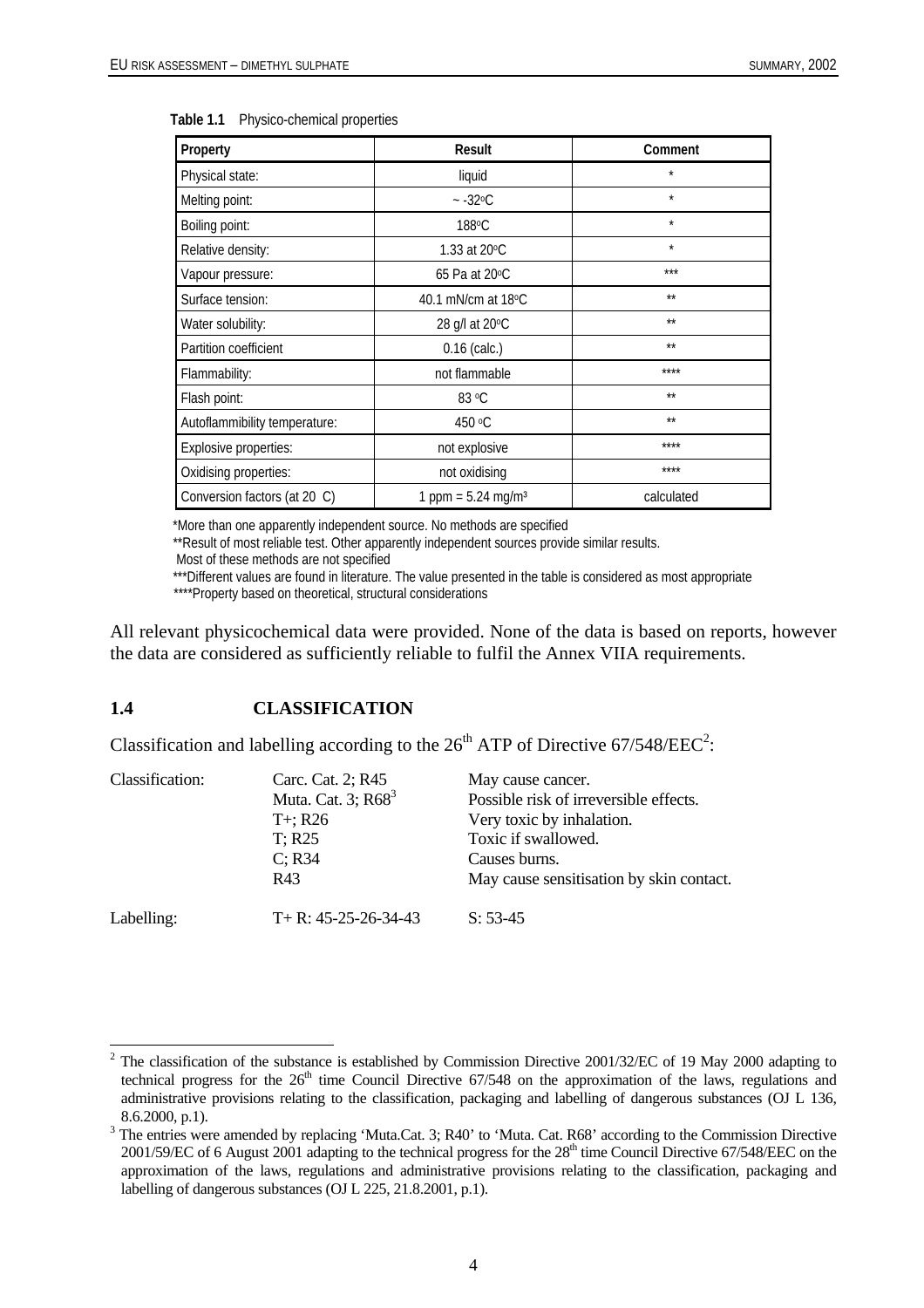# Specific concentration limits:

| $C > 25\%$ :           | T+; R45-25-26-34-43       |
|------------------------|---------------------------|
| $10\% < C < 25\%$ :    | T+; R45-22-26-34-43       |
| $7\% < C < 10\%$ :     | T+; R45-22-26-36/37/38-43 |
| $5\% < C < 7\%$ :      | T; R45-22-23-36/37/38-43  |
| $3\% < C < 5\%$ :      | T; R45-22-23-43           |
| $1\% < C < 3\%$ :      | T; R45-23-43              |
| $0,1\% < C < 1\%$ :    | $T: R45-20$               |
| $0.01\% < C < 0.1\%$ : | $T$ ; R45                 |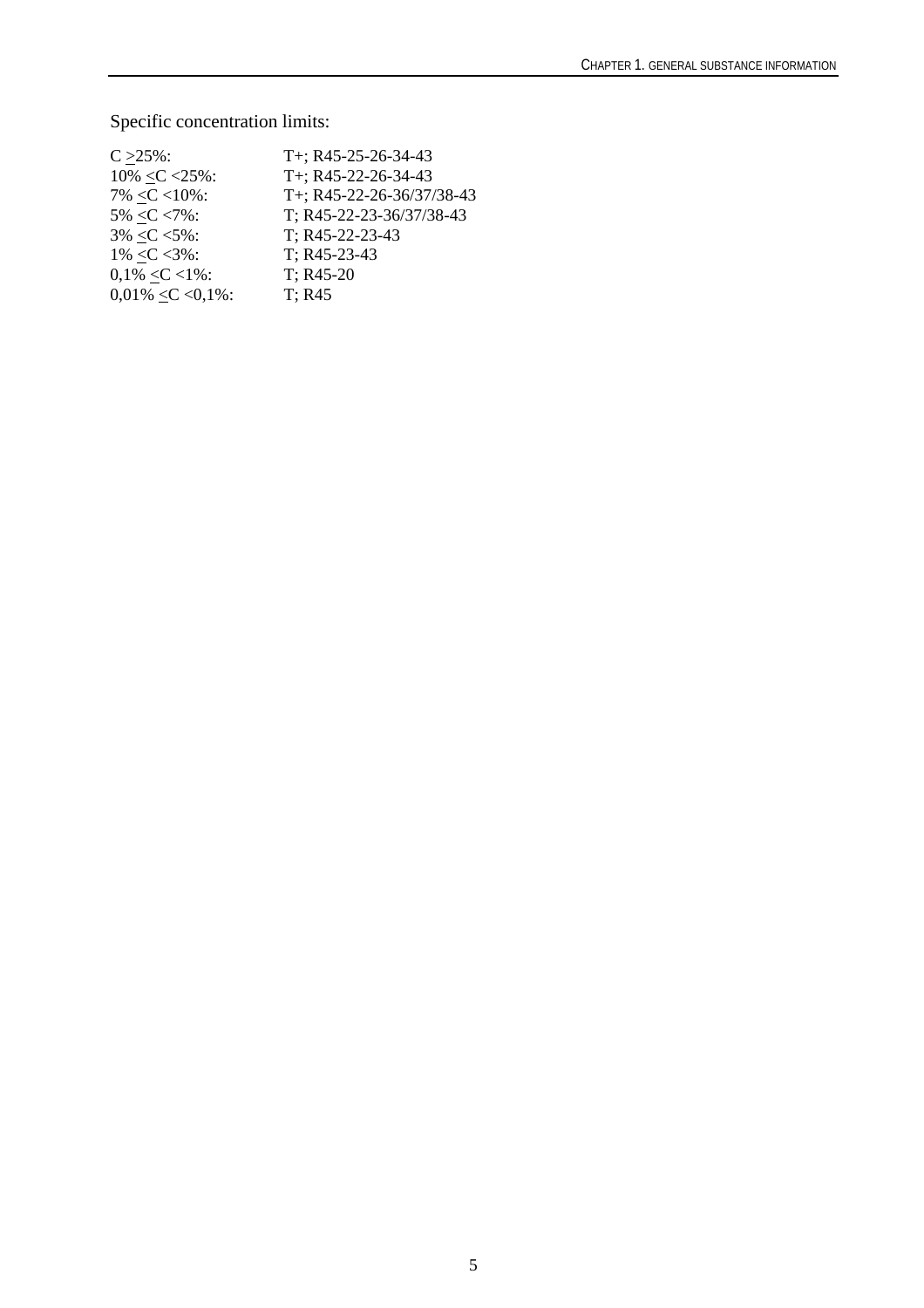# <span id="page-11-0"></span>**2 GENERAL INFORMATION ON EXPOSURE**

The production of dimethyl sulphate (hereafter referred to as DMS) at tonnages of >1,000 tpa is located at three sites in the European Union. The total EU production volume for 1994 was estimated to be between 20,000 and 30,000 tpa. An amount of 5,000-10,000 tpa is exported (outside EU) and a small quantity of  $\langle 1,000 \rangle$  tpa is imported. About 20,000 tpa is industrially used within the EU.

The production and transferral of DMS takes place in a closed continuous system. Liquid  $SO<sub>3</sub>$  is added to gaseous dimethylether in a reaction vessel, containing about 97% DMS, sulphuric acid and monomethyl sulphate which are continuously withdrawn and purified by vacuum distillation over sodium sulphate. The reaction system has an underpressure to avoid leakages of DMS.

**Table 2.1** shows the industrial and use categories of DMS for the European market.

| Industrial category                     | EC<br>no. | Use category         | EC<br>no. | Main category                                                      |
|-----------------------------------------|-----------|----------------------|-----------|--------------------------------------------------------------------|
| Chemical industry:<br>used in synthesis |           | <b>Intermediates</b> | 33        | b Intermediates stored on site<br>I c Intermediate stored off site |

**Table 2.1** Industrial and use categories of DMS

DMS is mainly used as a chemical intermediate. Its major applications are as a methylating agent of many organic chemicals (e.g. amines, carbon acids, thiols and phenols) both in industry and laboratories. DMS is for example used in the manufacturing of dyes, perfumes, pharmaceuticals, for the separation of mineral oils, and for the analysis of automobile fluids. The substance has also sulphating properties with applications in the manufacturing of various products (e.g. dyes and fabric softeners etc.). Formerly, DMS was used as a war gas.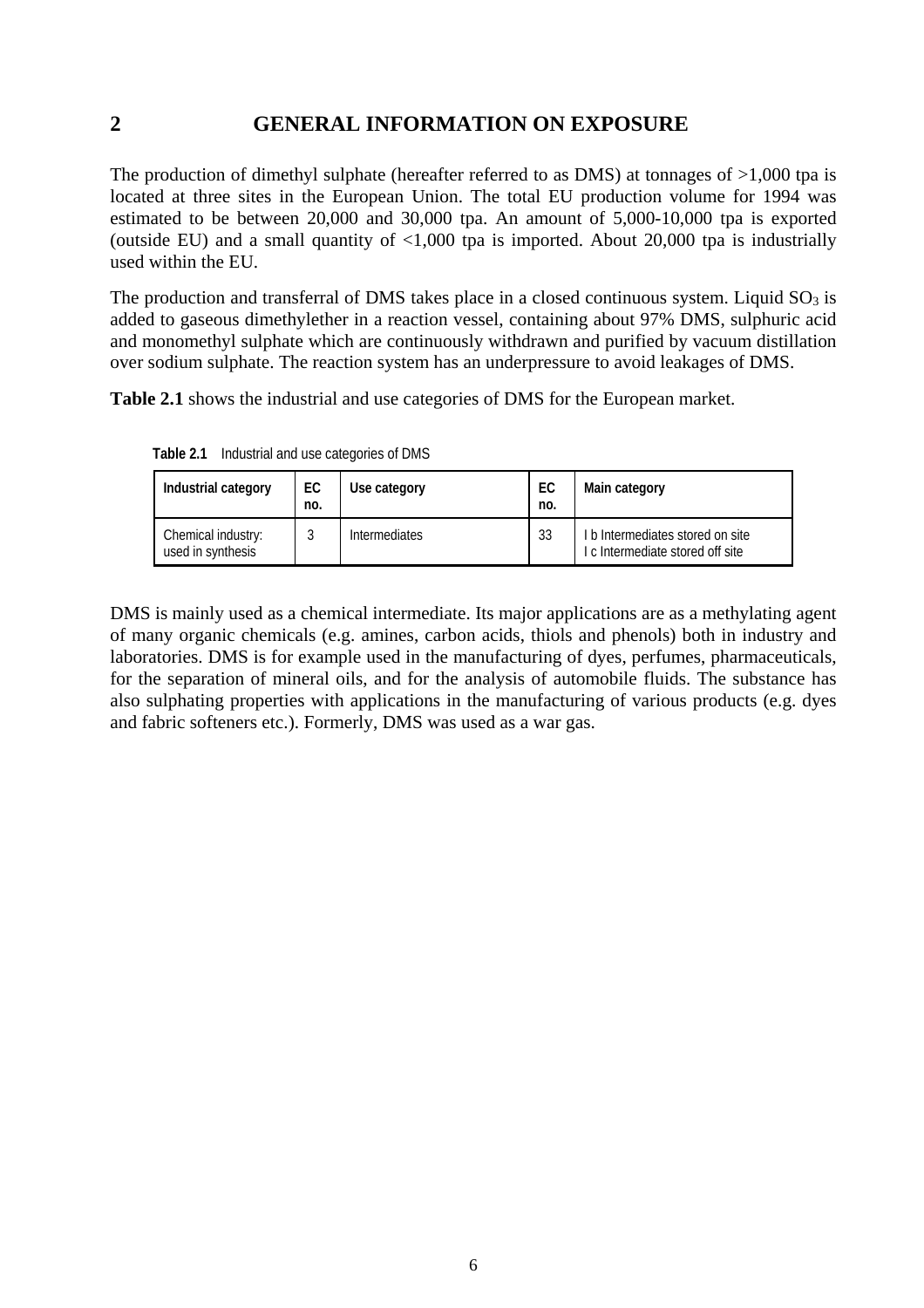# <span id="page-12-0"></span>**3 ENVIRONMENT**

# **3.1 EXPOSURE**

DMS may enter the environment during its production and industrial use (processing), and in emissions from power plants that are burning sulphur-containing coal/fuel.

General characteristics of DMS that are relevant for the exposure assessment are: an estimated atmospheric half-life of 84 days for the reaction with photochemically produced hydroxyl radicals, a fast hydrolysis rate in water ( $DT_{50}$  <1day), readily biodegradable, a relatively low Henry constant of  $0.39$  Pa.m<sup>3</sup>/mol indicating that the compound shows no tendency to evaporate from water and a relatively low log  $K_{ow}$  of 0.16. From the log  $K_{ow}$  a log  $K_{oc}$  of 1.38 is calculated indicating that DMS has a low adsorption potential and thus a high mobility/leaching potential. On the basis of the high water solubility, the hydrolysis rate of DMS and the low calculated log  $K_{ow}$  of 0.16, no bioaccumulation of DMS is expected.

# **3.1.1 PECs at production, processing, formulation and private use**

### Water

All EU production and large (>1,000 tpa) processing sites of DMS submitted site specific information on the aquatic releases of the substance DMS. At these production and processing sites there is no emission to waste water due to treatment of wastewater with alkaline baths and incineration of waste products. For this reason no predicted environmental concentrations (PECs) in water were calculated for DMS itself.

DMS is known to hydrolyse very rapidly into monomethylsulphate and methanol. Thus it is considered also relevant to focus the risk assessment on the hydrolysis products, in particular monomethylsulphate (and sulphate). Local PECs are calculated for these DMS hydrolysis products for a number of production and processing sites (large and smaller ones). This was done according to the TGD and using both default emission rates and site-specific information on tonnages and river flows.

# Air

Exhaust gases after production and processing are treated with alkaline baths. Therefore emissions to air are, theoretically, assumed to be zero. Four companies submitted measured or calculated release data of DMS to air. Three of them indicated that measured levels are found to be below the detection limits. For one site, however, an estimated air release figure of 35  $g/a$  is reported and this value was used in this exposure assessment. With the OPS-model (EUSES) a local PEC of 32 pg/m<sup>3</sup> in air was calculated.

#### **3.1.2 Releases from other (unintentional) sources**

The reaction of  $SO_2$  with organic compounds in the atmosphere and combustion of fossilcontaining fuels may result in the formation of a variety of compounds including DMS and monomethyl sulphuric acid. There are no release data available from these sources. For monitoring data: see Section 3.1.3.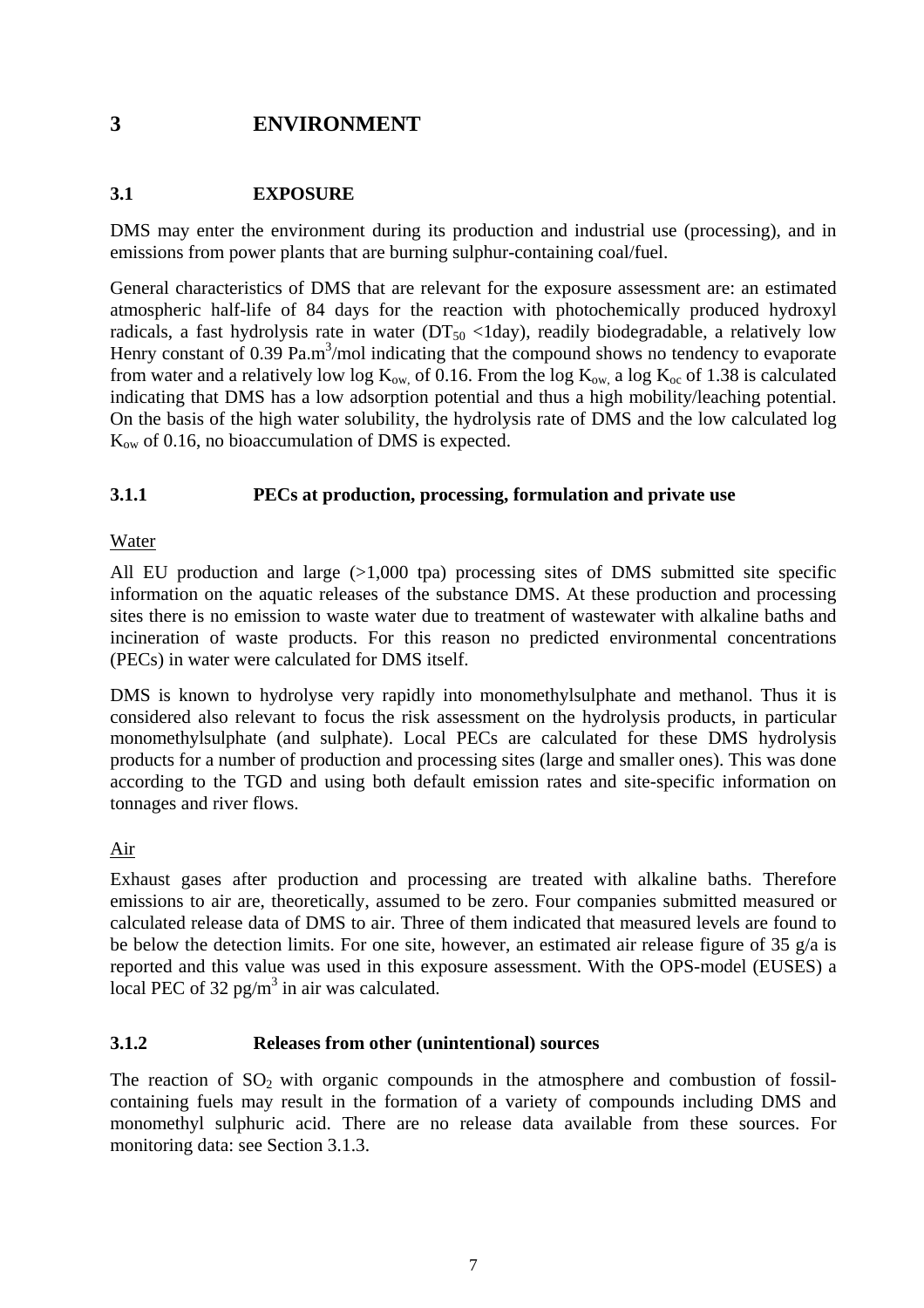#### <span id="page-13-0"></span>**3.1.3 Monitoring data**

There are no measured environmental concentrations available for any of the DMS production and/or processing sites. However, a number of measured concentrations of DMS in air in the vicinity of coal or oil-fired heating plants have been reported. Taking into account both the large uncertainty of the calculated local DMS concentration of 32  $pg/m<sup>3</sup>$  (see paragraph 3.1.1) and the unknown representativity of the monitoring data, it can nevertheless (prudently) be concluded that 1) DMS may occur in our atmospheric environment (more actual monitoring data are needed), but that 2) the contribution of DMS emissions from production/processing sites will be very low compared to those from unintentional sources.

# **3.2 EFFECTS ASSESSMENT: HAZARD IDENTIFICATION AND DOSE (CONCENTRATION) – RESPONSE (EFFECT) ASSESSMENT**

Short-term toxicity data are available for fish, daphnia and algae. The PNEC for the aquatic compartment is extrapolated from the lowest short-term toxicity result, i.e. 14 mg/l for the goldfish, using an extrapolation factor of 1000. This results in a PNEC of 14 µg/l.

Since risk assessment is carried out also for the hydrolysis products of DMS, i.e. sulphate and monomethylsulphate, PNECs are derived for these substances as well. An estimate of the PNEC of monomethylsulphate is obtained from one toxicity value and is set at 10 mg/l. As a rather worst-case PNEC for sodium sulphate, a value of 630 µg/l is chosen.

The PNEC of DMS for microorganisms in a Sewage Treatment Plant (STP) is extrapolated from the activated sludge test result, i.e. an  $EC_{50}$  of 377 mg/l, using an extrapolation factor of 100. This results in a PNEC of 3.8 mg/l. The PNEC for the terrestrial compartment was estimated from the PNEC for aquatic organisms using the equilibrium partitioning method (TGD). This results in a PNEC<sub>terrestrial</sub> of 2  $\mu$ g/kg.

# **3.3 RISK CHARACTERISATION**

The environmental risk characterisation, i.e. the comparison of the PECs with the corresponding PNECs, revealed that there is at present no need for further information and/or testing or for risk reduction measures beyond those which are being applied **(conclusion ii).** This conclusion applies to both DMS and its hydrolysis products.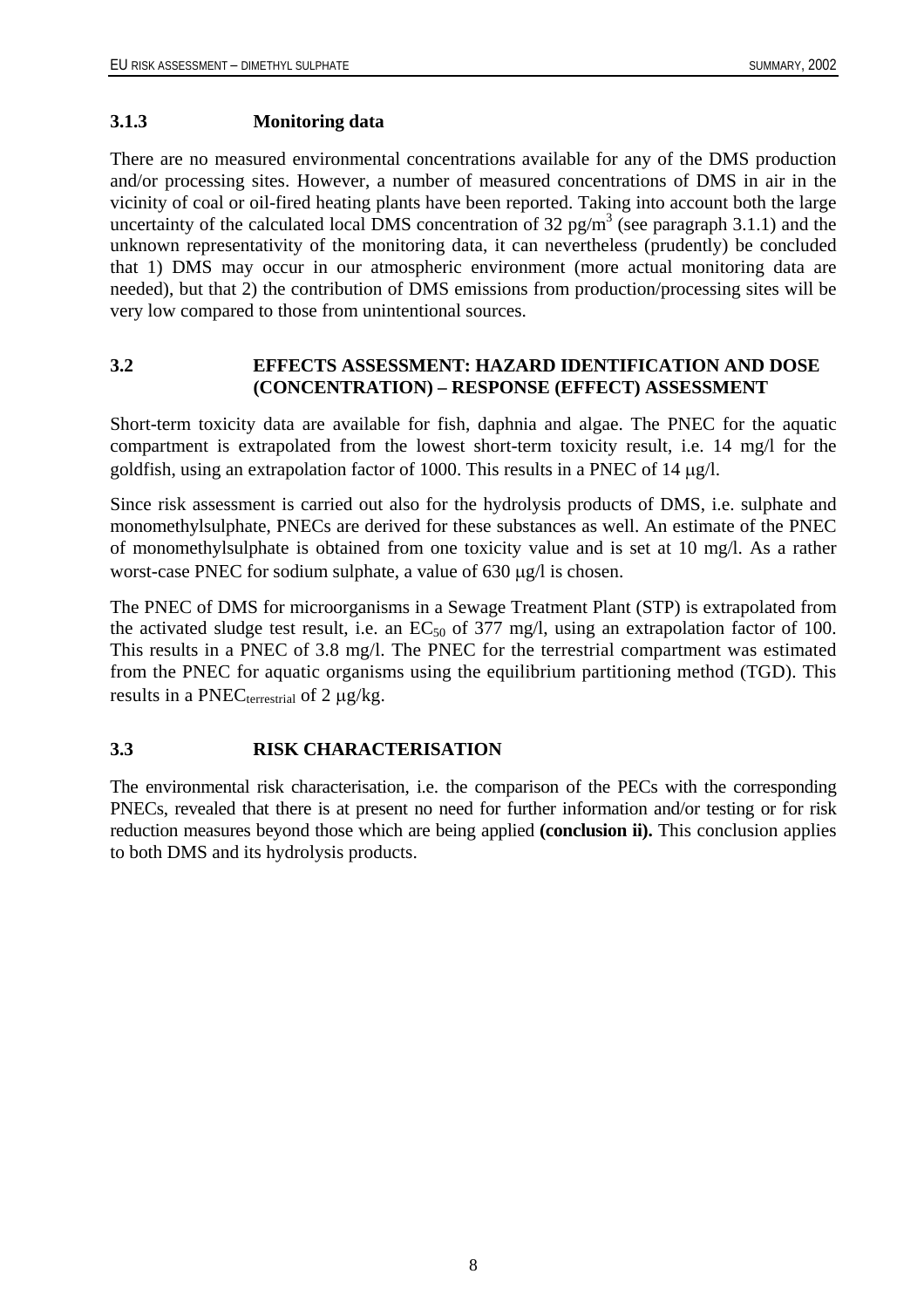# <span id="page-14-0"></span>**4 HUMAN HEALTH**

# **4.1 HUMAN HEALTH (TOXICITY)**

# **4.1.1 Exposure assessment**

## **4.1.1.1 Occupational exposure**

DMS is produced and used in closed systems in the chemical industry, where it is used as an intermediate. Strict technical control measures are in place to minimise exposure, because the hazardous properties of DMS have generally been recognised. Workers may be exposed to DMS, mainly due to transferral of the substance from one system into another, e.g. during filling or emptying of tankers and drums.

Several sets of measured exposure data were available. Also, the EASE model was used to estimate exposure for use in closed systems. Typical full-shift exposure levels in production of DMS are in the order of 0.01 mg/m<sup>3</sup>, while reasonable worst-case full-shift exposure levels are up to 0.05 mg/m<sup>3</sup>. For use of DMS as an intermediate, the typical full-shift exposure levels are in the order of  $0.04$  mg/m<sup>3</sup>, with reasonable worst-case full-shift exposure levels of up to  $0.2$ mg/m<sup>3</sup>. For both scenarios short-term (peak) exposure levels of up to 5 mg/m<sup>3</sup> are considered possible.

Dermal exposure only occurs accidentally in situations where the strict control measures fail.

| <b>Scenario</b>                                               | <b>Exposure</b>             |                          | Estimated inhalation exposure level (mg/m3) |               |       |               |       | Estimated<br>skin exposure<br>level (mg/day) |                             |
|---------------------------------------------------------------|-----------------------------|--------------------------|---------------------------------------------|---------------|-------|---------------|-------|----------------------------------------------|-----------------------------|
|                                                               | <b>Duration</b><br>(hr/day) | Frequency<br>(days/year) | Long term                                   |               |       | Short term    |       |                                              |                             |
|                                                               |                             |                          | Reasonable worst<br><b>Typical</b><br>case  |               |       |               |       |                                              |                             |
|                                                               |                             |                          | Level                                       | <b>Method</b> | Level | <b>Method</b> | Level | <b>Method</b>                                |                             |
| 1. Production<br>Breaching of<br>closed system                | $6 - 8$<br>$\leq$ 1         | 100-200<br>100-200       | 0.01                                        | Lit.          | 0.05  | EASE,<br>Lit. | 5     | Lit., EASE                                   | only accidental<br>exposure |
| 2. Use as an<br>intermediate<br>Breaching of<br>closed system | $6 - 8$<br>$\leq$ 1         | 100-200<br>100-200       | 0.04                                        | Lit.          | 0.2   | Lit.          | 5     | Lit., EASE                                   | only accidental<br>exposure |

**Table 4.1** Inhalation and dermal exposure

Lit = mainly based on measured data

EASE = based on EASE, taking account of measured data

# **4.1.1.2 Consumer exposure**

Exposure to DMS in consumer products is considered to be negligible.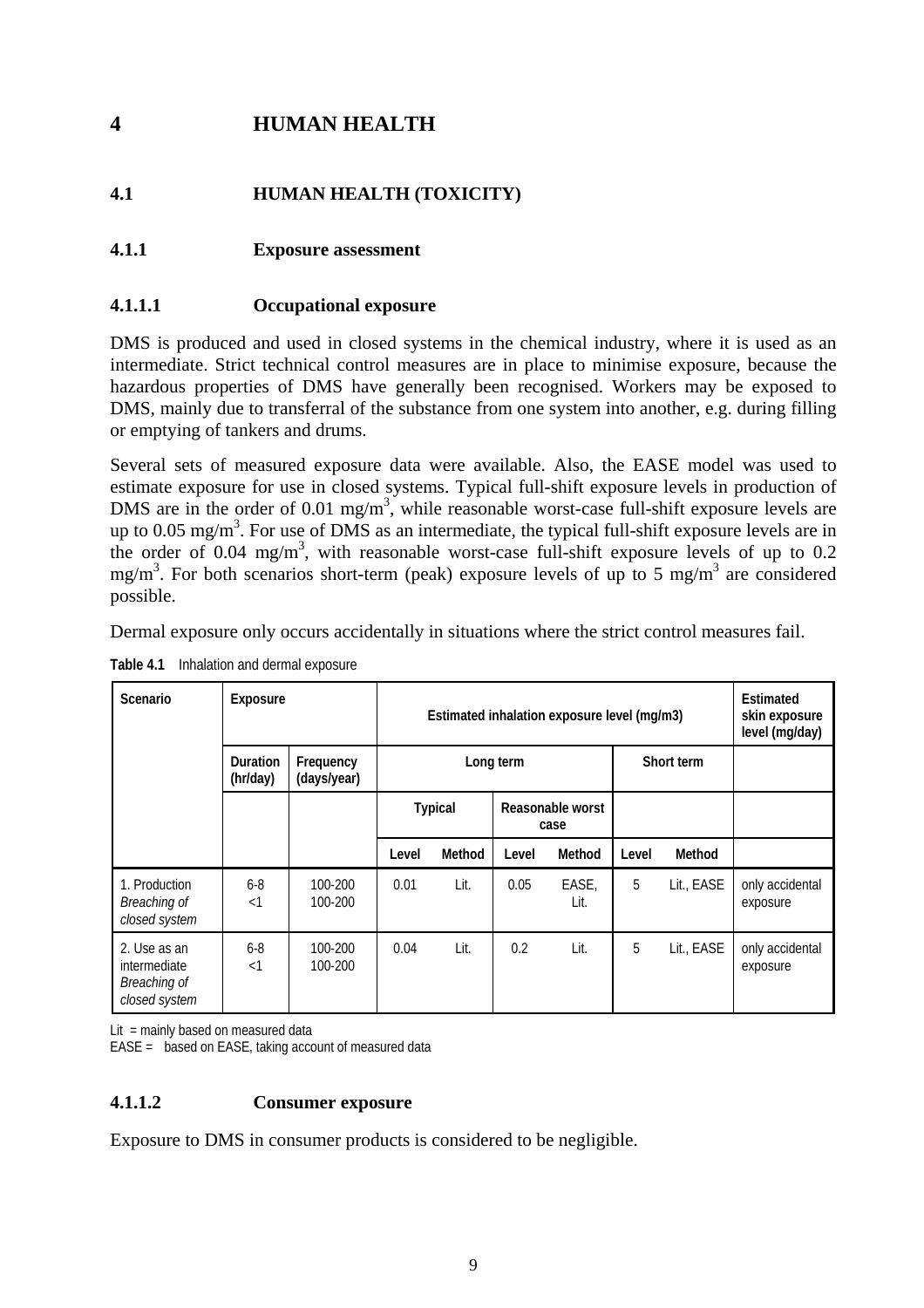#### <span id="page-15-0"></span>**4.1.1.3 Humans exposed via the environment**

Humans may be exposed to DMS from industrial emissions (at production and processing) and from other (unintentional) sources, due to reaction of  $SO<sub>2</sub>$  with organic compounds and combustion of fossil containing fuels. Emissions to water of DMS do not occur. For one of the production sites a PEC<sub>air</sub> of 32 pg/m<sup>3</sup> has been calculated, for the other sites emissions to air are assumed to be zero (closed systems). Some monitoring data are available for unintentional sources, which indicate that industrial emissions are low compared to those from unintentional sources. However, the monitoring data are outdated and the representativity/validity is questionable.

Regional concentrations of DMS are considered to be negligible. Therefore, no risk characterisation is carried out for the regional scenario.

#### **4.1.2 Effects assessment**

DMS is a methylating agent, which is found to react with nucleic acids. No data on interference with other nucleophilic macromolecules, e.g. proteins, were provided.

Data on dermal absorption are limited and insufficient to draw conclusions. DMS can be absorbed via respiratory and oral routes. For oral absorption this is concluded from toxicodynamic data. Rapid respiratory absorption is observed in rats exposed to dose levels up to 50.3 mg/m<sup>3</sup>. At higher dose levels uptake was decreased, probably due to a decreased minute volume. No information is provided on the metabolism of DMS in animals following oral administration. The information on metabolism after inhalatory or dermal exposure is limited. DMS may be hydrolysed to methanol, sulphuric acid, and methyl sulphate, and may be metabolised to a lesser extent to formaldehyde and formate.

The toxicokinetic studies do not allow derivation of quantitative figures on absorption that can be used in risk characterisation.

The available acute toxicity data indicates that, according to EU-criteria, DMS is toxic after oral administration, and very toxic after exposure by inhalation.

DMS is corrosive to the skin and should be considered to cause risk of serious damage to eyes in laboratory animals. Irritation of the respiratory tract was observed in a poorly reported inhalation experiment with rats.

Local effects of DMS after dermal and respiratory exposure have also been seen in humans.

Based on the results of the local lymph node assay, it is concluded that DMS has sensitising properties.

The repeated dose inhalation studies do not permit the establishment of a NOAEL. No oral or dermal repeated dose toxicity studies are available. The data submitted do not fulfil the basic requirements as specified in Annex VIIA of Directive 67/548/EC.

DMS is a potent direct-acting genotoxicant in bacteria and mammalian cells *in vitro*. It is positive in tests for primary DNA damage, gene mutations, and chromosome aberrations *in vitro*. DMS appears genotoxic in various *in vivo* tests in Drosophila, i.e., in tests for somatic mutations and recombination, for sex-linked recessive lethals, and for sex chromosome loss. From the results of the tests with mammals it is concluded that DMS may have clastogenic activity in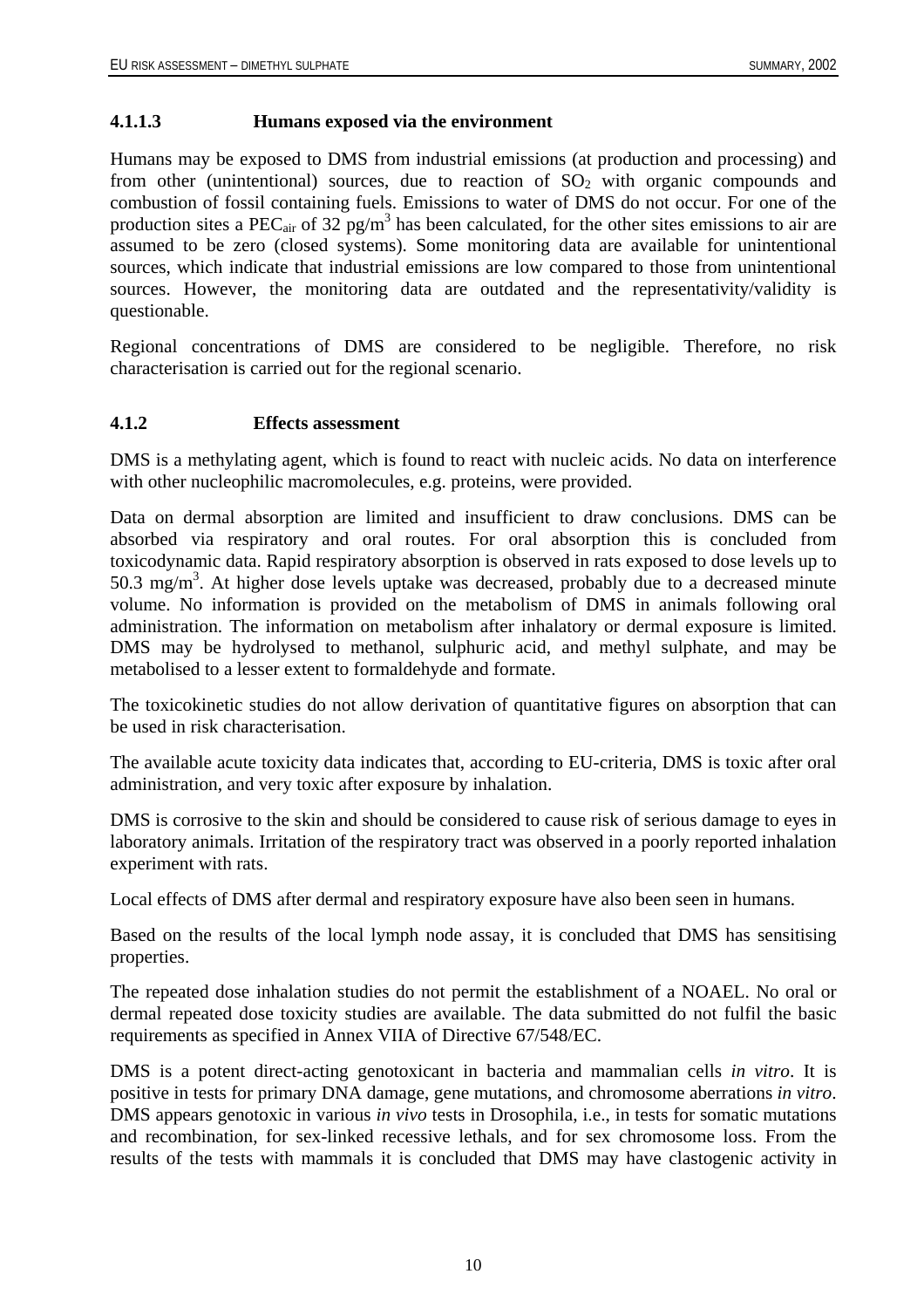<span id="page-16-0"></span>somatic cells *in vivo*, but there are no indications for the induction of gene mutations *in vivo*. No tests are available to assess the genotoxicity of DMS in germ cells in mammals.

Evidence on human carcinogenicity is inadequate. The conclusion of IARC is that DMS produces mainly local tumours in rats following inhalation or subcutaneous injection and that there is sufficient evidence to classify DMS as an animal carcinogen (2A). This conclusion is in agreement with the conclusion of this risk assessment. IARC's statement on tumours of the nervous system after prenatal exposure of laboratory animals could not be verified. Given the results of the mutagenicity studies, it is assumed that the carcinogenicity of DMS is based on a genotoxic mode of action.

The study design of the carcinogenity study of Schlögel does not fulfil the requirements of test guideline OECD 451. However, the results of this study can be used to give an indication of the carcinogenic potency of DMS.

The toxicological database of DMS has gaps with respect to systemic toxicity after repeated exposure, and with respect to effects on reproduction. There are no data available on toxicological parameters such as haemotology and clinical chemistry. Furthermore, no data are available on fertility effects of DMS.

It is concluded that DMS only induced slight developmental toxicity after inhalation at maternally toxic concentrations. In order to investigate the potential reproductive toxicity of DMS, at least investigation of reproductive organs in a 90-day repeated dose toxicity test or preferably, a study, should have been performed.

# **4.1.3 Risk Characterisation**

# **4.1.3.1 Workers**

Despite the effects observed in the acute toxicity studies and the skin and eye irritation studies, there is no concern for workers with regard to these effects, because of the anticipated exposure levels and the protective effects of PPE (**conclusion ii**). The effects observed in the sensitisation study do not point to concern for this endpoint (**conclusion ii)**.

Based on the MOS between the NOAEL for nasal irritation in rats  $(0.5 \text{ mg/m}^3)$  and the anticipated inhalation exposure levels  $(0.05{\text -}0.2 \text{ mg/m}^3)$  it is concluded that there is concern for workers with regard to this endpoint, and the remaining risk for workers using typical PPE properly may still be substantial in this situation, given the MOS for the unprotected worker and the indicative value for protective effect of the PPE (**conclusion iii**).

From the results of the mutagenicity studies it is concluded that DMS is a category 3 mutagen and category 2 carcinogen. Therefore, control measures to limit the risks for the workers are needed, which should be in accordance with European legislation regarding worker protection (**conclusion iii**).

Because DMS is classified as a genotoxic carcinogen, there is concern for workers. Despite the limitations on the carcinogenicity study available, a T25 of 0.05 mg/kg bw/d is calculated. The cancer risks for the scenario 'production' and the scenario "use as intermediate" are  $4.4 \cdot 10^{-3}$  and  $0.8 \cdot 10^{-1}$ , respectively, using linear extrapolation and dose-correction to occupational exposure conditions. Therefore, it is concluded that occupational exposure gives considerable concern (**conclusion iii**).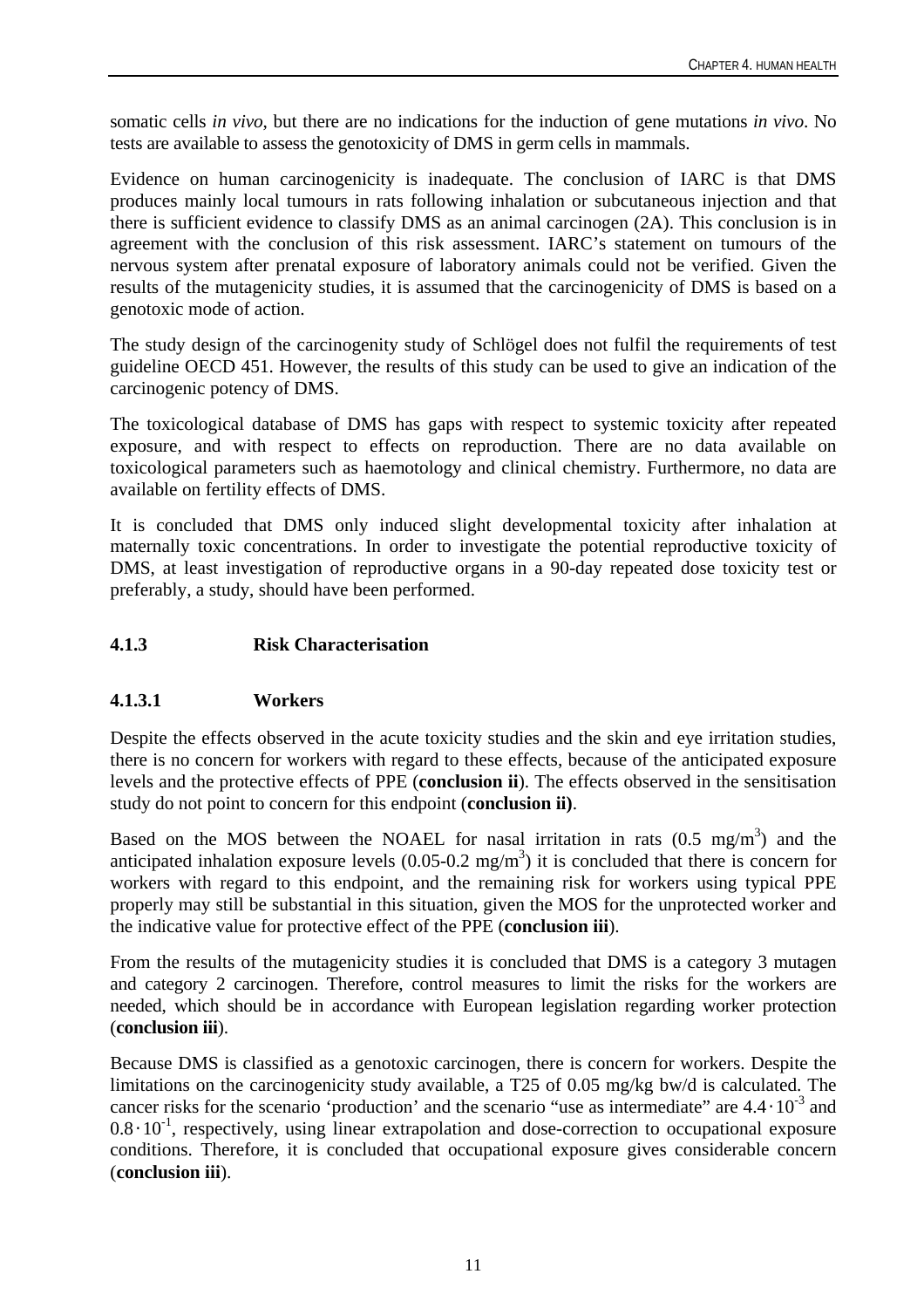<span id="page-17-0"></span>Based on the MOS (2.5) between the NOAEL (0.5 mg/m<sup>3</sup>) for maternal toxicity observed in the inhalatory developmental study and the anticipated inhalation occupational exposure levels in the scenario 'use as intermediate'  $(0.05{\text -}0.2 \text{ mg/m}^3)$  it is concluded that health risks for pregnant workers cannot be excluded (**conclusion iii**), but are unlikely to occur in this population exposed during 'production' (MOS of 10). The data available do not allow a definite conclusion on reproductive effects after dermal exposure, because studies on these parameters tested via the dermal route were not available. However, the risk for reproductive effects after occupational dermal exposure is considered to be low, because (1) DMS is very reactive and will bind primarily to the application site, and (2) developmental effects in the inhalation developmental study occurred only at clear-cut maternally toxic concentrations, and (3) the dermal exposure is limited to accidental events (**conclusion ii**).

In principal, additional studies resulting in a NOAEL for systemic effects after repeated dosing are needed for quantitative risk characterisation, as no reliable repeated-dose studies were provided and exposure to DMS at the workplace cannot be excluded. Furthermore, there are no data on effects on fertility. However, it is noted that the carcinogenic activity of DMS, i.e., the cancer incidence per  $mg/m<sup>3</sup>$  under occupational conditions of exposure, points to very low acceptable exposure levels with regard to the carcinogenic effects. It is expected that compliance to these low exposure levels will prevent effects other than carcinogenic effects to occur.

# **4.1.3.2 Consumers**

Consumer exposure to DMS is considered to be negligible. DMS is an animal carcinogen and the carcinogenicity of DMS is based on a genotoxic mechanism (**conclusion iii**). However, since consumer exposure is considered negligible, the risk will also be negligible.

# **4.1.3.3 Humans exposed via the environment**

DMS emissions from production/processing sites are rather low (calculated concentration in air for one site 32 pg/m<sup>3</sup>). Much higher DMS emissions may occur from unintentional sources.

DMS is an animal carcinogen and the carcinogenicity of DMS is based on a genotoxic mechanism. However, since industrial emissions are rather low, the risk is probably residual.

Taking into account the nature of the substance (being a genotoxic carcinogen), more information on actual release figures and/or concentrations from combustion processes (unintentional sources) are needed.

# **4.2 HUMAN HEALTH (PHYSICO-CHEMICAL PROPERTIES)**

Given the physico-chemical data, DMS is considered not to form a risk with respect to flammability, explosive properties, and oxidising properties (**conclusion ii**).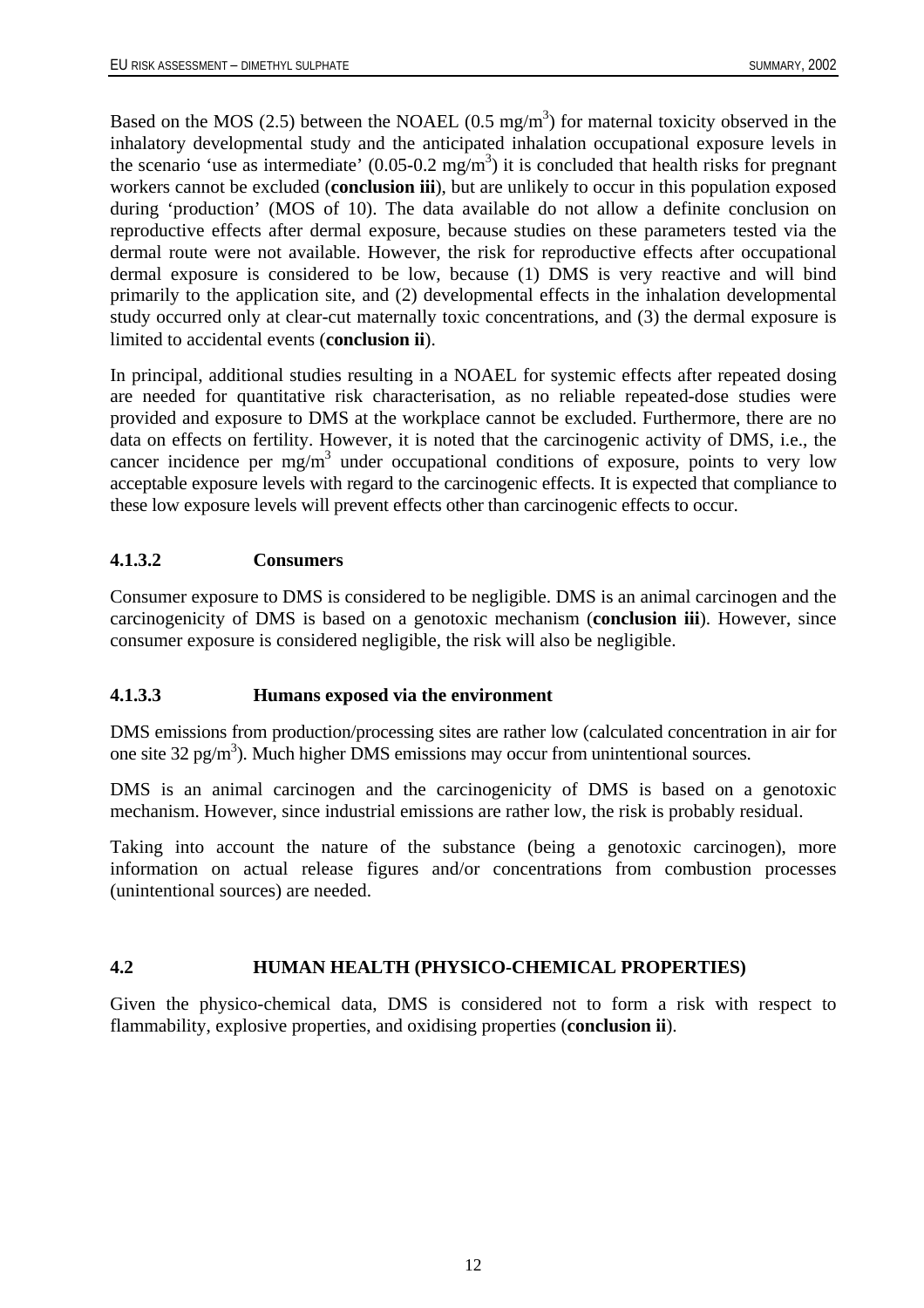# <span id="page-18-0"></span>**5 RESULTS**

# **5.1 ENVIRONMENT**

- ( ) **i**) There is need for further information and/or testing.
- (X) **ii**) There is at present no need for further information and/or testing or for risk reduction measures beyond those which are being applied.
- ( ) **iii**) There is a need for limiting the risks: risk reduction measures which are already being applied shall be taken into account.

# **5.2 HUMAN HEALTH**

### Human health (toxicity)

*Workers* 

- ( ) **i**) There is need for further information and/or testing.
- ( ) **ii**) There is at present no need for further information and/or testing or for risk. reduction measures beyond those which are being applied.
- (X) **iii**) There is a need for limiting the risks: risk reduction measures which are already being applied shall be taken into account.

**Conclusion** (**iii**) is reached because of:

- concerns for risks for respiratory tract irritation, mutagenicity, and carcinogenicity as a consequence of inhalation exposure arising from production, processing and use of the substance;
- concerns for the pregnant population for additional adverse health effects as a consequence of repeated inhalation exposure arising from the use of the substance as an intermediate.

It is noted that the toxicological database of DMS has gaps with respect to systemic toxicity after repeated exposure, and with respect to effects on reproduction. Furthermore, the carcinogenicity study of Schlögel has serious limitations. However, it is noted that the carcinogenic activity of DMS, i.e., the cancer incidence per mg/m<sup>3</sup> under occupational conditions of exposure, points to very low acceptable exposure levels with regard to the carcinogenic effects. It is expected that compliance to these low exposure levels will prevent effects other than carcinogenic effects to occur.

# *Consumers*

- ( ) **i**) There is need for further information and/or testing.
- ( ) **ii**) There is at present no need for further information and/or testing or for risk reduction measures beyond those which are being applied.
- (X) **iii**) There is a need for limiting the risks: risk reduction measures which are already being applied shall be taken into account.

#### **Conclusion** (**iii**) is reached because of:

- the risk assessment shows that risks cannot be excluded at any exposure as the substance is